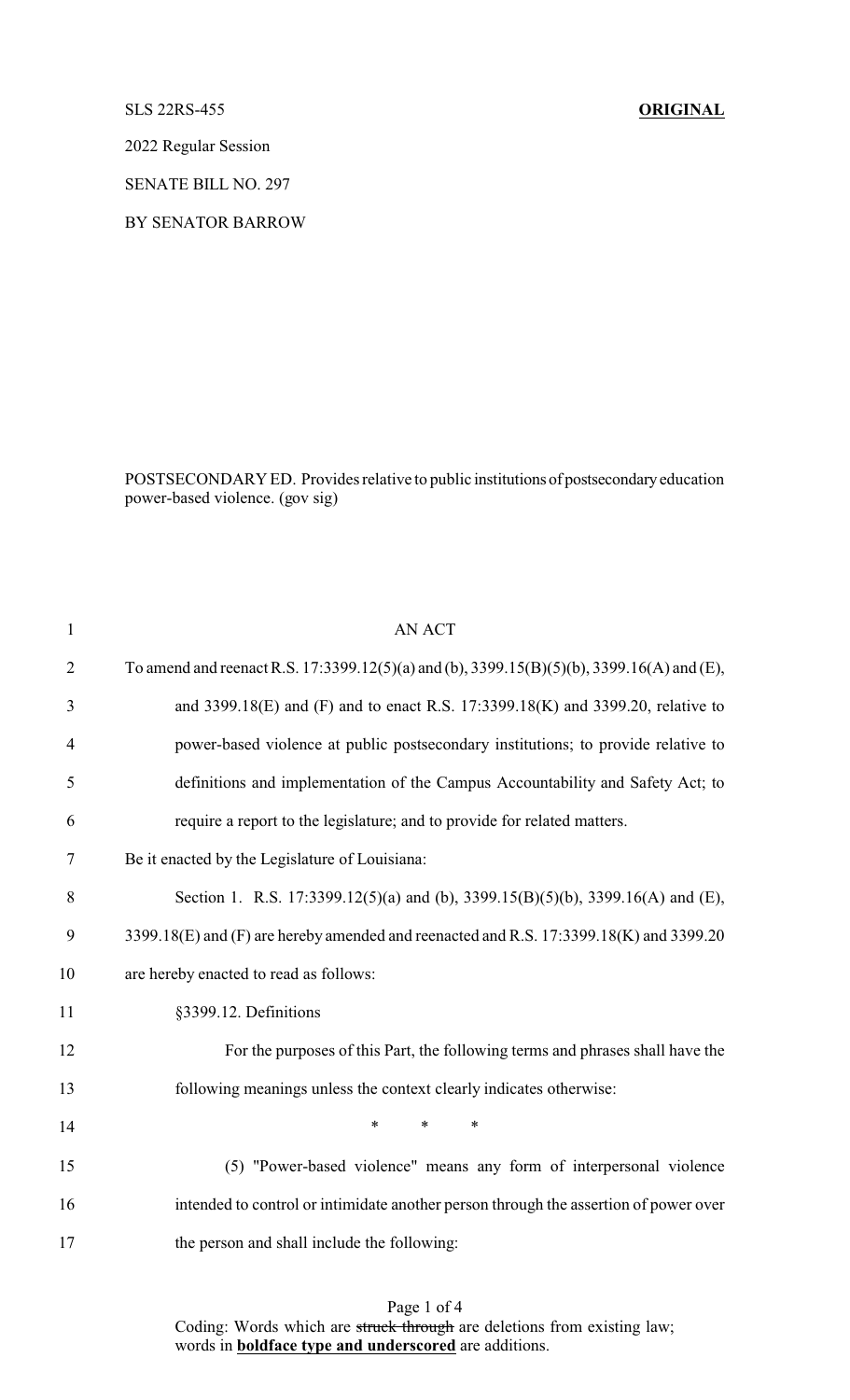| $\mathbf{1}$   | (a) Dating violence (R.S. $46:2151\text{ (C)}$ ).                                                |
|----------------|--------------------------------------------------------------------------------------------------|
| $\overline{2}$ | (b) Domestic abuse and family violence (R.S. $46:2121.1\text{ (2)}$ and $2132\text{ (3)}$ ). For |
| 3              | the purposes of this Part, domestic abuse shall also include any act or threat to act            |
| $\overline{4}$ | that is intended to coerce, control, punish, intimidate, or exact revenge on the other           |
| 5              | party, for the purpose of preventing the victim from reporting to law enforcement or             |
| 6              | requesting medical assistance or emergency victim services, or for the purpose of                |
| 7              | depriving the victim of the means or ability to resist the abuse or escape the                   |
| 8              | relationship.                                                                                    |
| 9              | *<br>$\ast$<br>∗                                                                                 |
| 10             | §3399.15. Campus security policy                                                                 |
| 11             | $\ast$<br>∗<br>∗                                                                                 |
| 12             | $\ast$<br>$\ast$<br>∗<br><b>B.</b>                                                               |
| 13             | *<br>$\ast$<br>$\ast$<br>(5)                                                                     |
| 14             | (b) Not later than January 1, 2022, the The Board of Regents, in coordination                    |
| 15             | with the attorney general and in consultation with state or local victim services                |
| 16             | organizations, shall develop shall provide the annual training program required by               |
| 17             | Subparagraph (a) of this Paragraph. The Board of Regents shall annually review and               |
| 18             | revise as needed the annual training program.                                                    |
| 19             | $\ast$<br>$\ast$<br>∗                                                                            |
| 20             | §3399.16. Safety education; recognition and reporting of potential threats to safety             |
| 21             | A. The Not later than the beginning of the fall semester of 2022, the                            |
| 22             | administration of each institution, in consultation with campus or local law                     |
| 23             | enforcement agencies, shall develop and distribute information to students regarding             |
| 24             | power-based violence, campus safety, and internet and cell phone safety and online               |
| 25             | content that is a potential threat to school safety.                                             |
| 26             | $\ast$<br>∗<br>∗                                                                                 |
| 27             | E. Each institution shall adopt a policy to implement the provisions of this                     |
| 28             | Part Section. The policy shall require that for every report of an incident of power-            |
| 29             | based violence or a safety threat received, the actions taken by the institution and the         |

Page 2 of 4 Coding: Words which are struck through are deletions from existing law; words in **boldface type and underscored** are additions.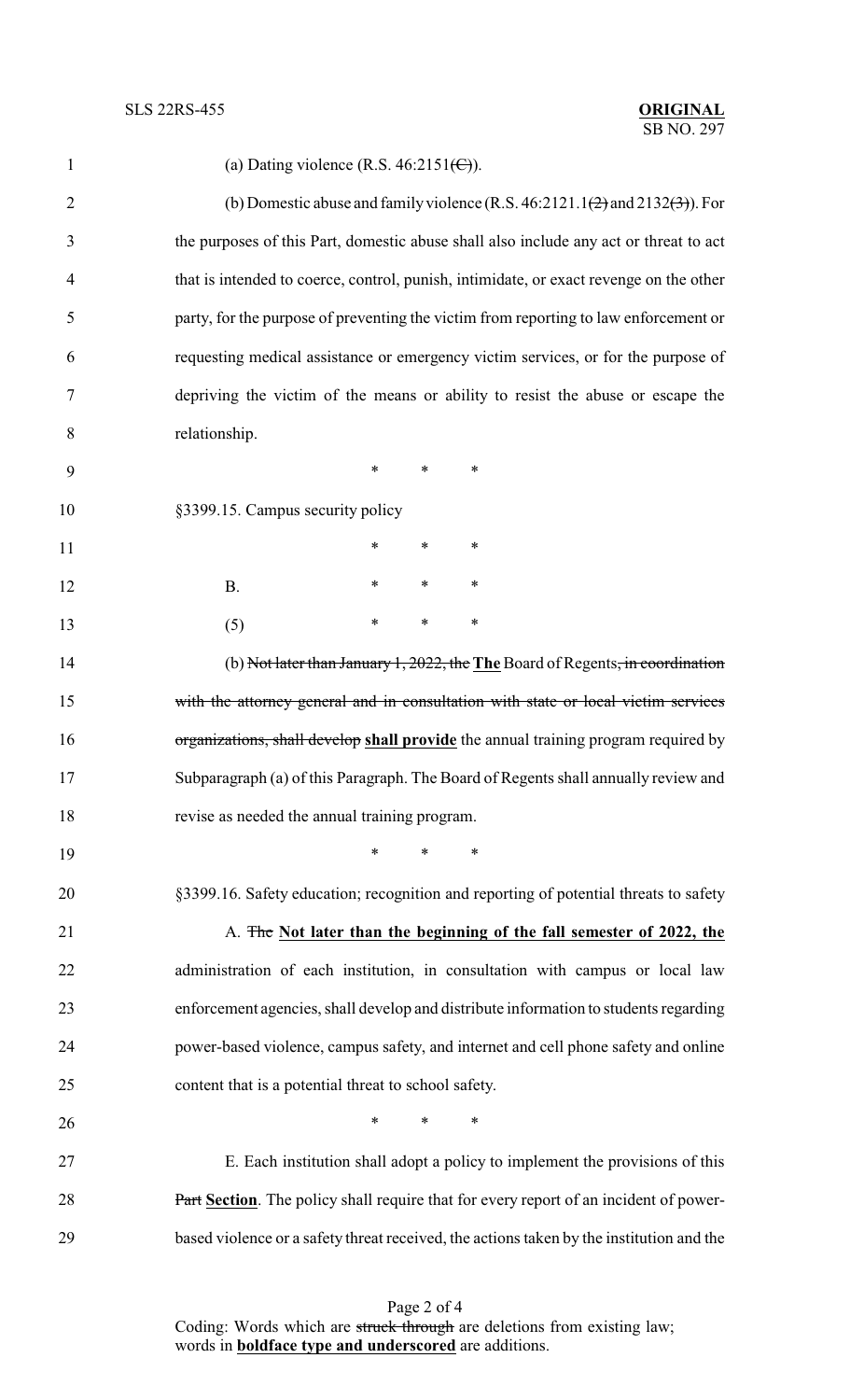| $\mathbf{1}$   | campus law enforcement agency or security officers be documented. The policies                  |
|----------------|-------------------------------------------------------------------------------------------------|
| $\overline{2}$ | <b>policy</b> shall also provide for guidelines on referring the reports to the appropriate law |
| 3              | enforcement agencies.                                                                           |
| 4              | $\ast$<br>$*$ and $*$<br>∗                                                                      |
| 5              | §3399.18. Louisiana Power-Based Violence Review Panel                                           |
| 6              | $\ast$<br>$\ast$<br>$\ast$                                                                      |
| 7              | E. The commissioner of higher education shall call an organizational meeting                    |
| 8              | of the panel by August 15, 2021. The panel shall elect a chairman, and any other                |
| 9              | officers deemed necessary, from among the membership.                                           |
| 10             | F. The panel shall meet at least two times per year up to a maximum of four                     |
| 11             | times per year, and may meet at other times upon the call of the chair or as provided           |
| 12             | by panel rules.                                                                                 |
| 13             | $\ast$<br>$\ast$<br>$\ast$                                                                      |
| 14             | K. By February 1, 2023, the panel shall provide a report on its findings                        |
| 15             | and recommendations to the Senate and House select committees on women and                      |
| 16             | children.                                                                                       |
| 17             | $\stackrel{\star}{\ast}$ $\stackrel{\star}{\ast}$ $\stackrel{\star}{\ast}$                      |
| 18             | §3399.20. Adoption and implementation of policies                                               |
| 19             | Not later than September 1, 2022, and earlier if specified otherwise in                         |
| 20             | this Part, each public postsecondary board and institution shall adopt policies                 |
| 21             | and implement the provisions of this Part.                                                      |
| 22             | Section 2. This Act shall become effective upon signature by the governor or, if not            |
| 23             | signed by the governor, upon expiration of the time for bills to become law without signature   |
| 24             | by the governor, as provided by Article III, Section 18 of the Constitution of Louisiana. If    |
| 25             | vetoed by the governor and subsequently approved by the legislature, this Act shall become      |
| 26             | effective on the day following such approval.                                                   |